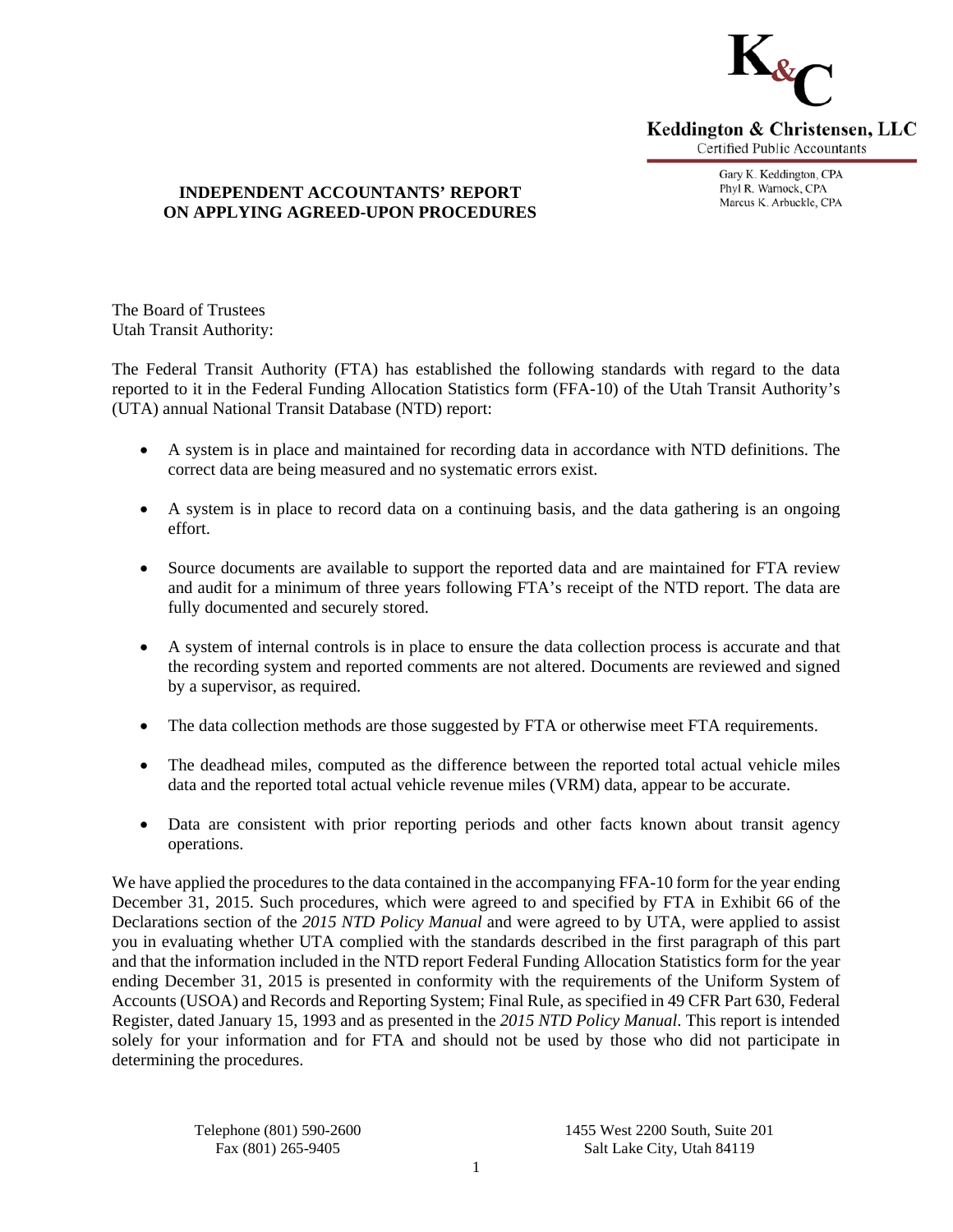UTA's management is responsible for UTA's compliance with those requirements, including preparation of the NTD report FFA-10 form for the year ended December 31, 2015. This agreed-upon engagement was conducted in accordance with attestation standards established by the American Institute of Certified Public Accountants. The sufficiency of these procedures is solely the responsibility of those parties specified in this report. Consequently, we make no representation regarding the sufficiency of the procedures described above either for the purpose for which this report has been requested or for any other purpose.

The procedures were applied separately to each of the information systems used to develop the reported actual vehicle revenue miles (VRM), fixed guideway directional route miles (FG DRM), passenger miles traveled (PMT), and operating expenses (OE) of UTA for the year ending December 31, 2015, for each of the following modes:

- Motor Bus—directly operated
- Motor Bus—purchased transportation
- Demand Response—directly operated
- Demand Response—purchased transportation
- Van Pool—directly operated
- Light Rail—directly operated
- Commuter Bus—directly operated
- Commuter Rail—directly operated

The following information and findings came to our attention as a result of performing the procedures described above as specified in the *2015 NTD Policy Manual*.

## *2015 NTD Policy Manual* **Exhibit 66 procedure 'e':**

### Procedure:

Discuss the system of internal controls. Inquire whether separate individuals (independent of the individuals preparing source documents and posting data summaries) review the source documents and data summaries for completeness, accuracy, and reasonableness and how often these individuals perform such reviews.

### Findings:

During our testing we were informed that the monthly spreadsheets (source documents) are not being reviewed on a monthly basis prior to being sent to the Accounting and Data Analyst responsible for FTA reporting as of July 2015. This finding applied to the following modes:

- Motor Bus—directly operated
- Motor Bus—purchased transportation
- Demand Response—directly operated
- Demand Response—purchased transportation
- Van Pool—directly operated

We were also informed that the PMT/UPT accumulation report source documents are not reviewed on a monthly basis prior to being sent to the Accounting and Data Analyst. This finding applied to the following modes:

- Motor Bus—directly operated
- Light Rail—directly operated
- Commuter Bus—directly operated
- Commuter Rail—directly operated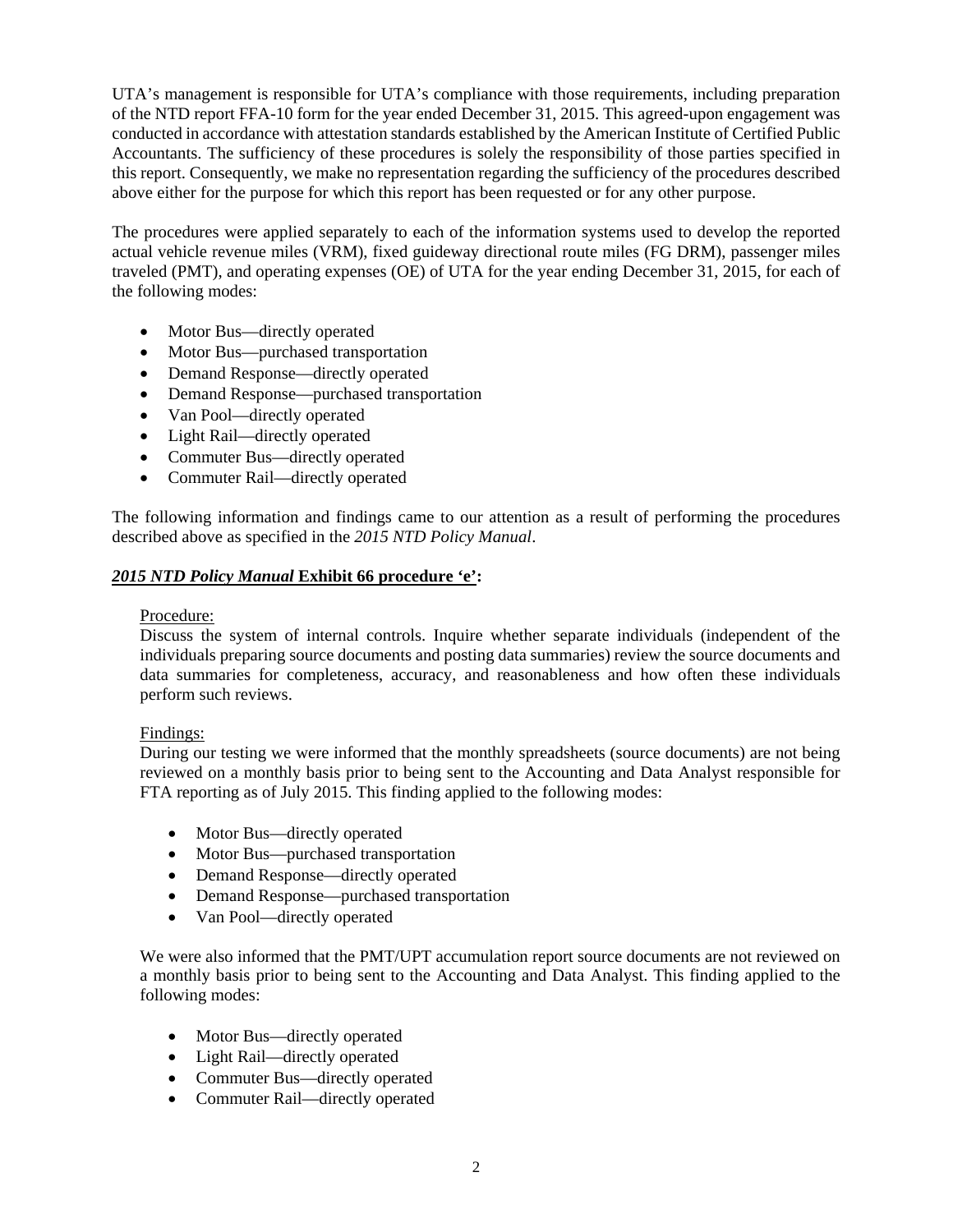## *2015 NTD Policy Manual* **Exhibit 66 procedure 'f':**

#### Procedure:

Select a random sample of the source documents and determine whether supervisors' signatures are present as required by the system of internal controls. If supervisors' signatures are not required, inquire how personnel document supervisors' reviews.

#### Findings:

We selected three (3) months of the year to determine whether supervisors' signatures or other indication of supervisors' review were documented on the source documents. In each of the three (3) months tested, we noted no signatures or other documentation to support a supervisor's review of the source documents. This finding applied to the following modes:

- Motor Bus—directly operated
- Motor Bus—purchased transportation
- Demand Response—directly operated
- Demand Response—purchased transportation
- Van Pool—directly operated
- Light Rail—directly operated
- Commuter Bus—directly operated
- Commuter Rail—directly operated

# *2015 NTD Policy Manual* **Exhibit 66 procedure 'h':**

#### Procedure:

Discuss the procedure for accumulating and recording passenger miles traveled (PMT) data in accordance with NTD requirements with transit agency staff. Inquire whether the procedure is one of the methods specifically approved in the 2015 Policy Manual.

### Findings:

During our testing we noted that the PMT information accumulated from Van Pool riders is one month behind. Upon inquiry, it appears to be the result of those responsible for tracking and reporting Van Pool ridership information is not being reported in a timely manner. This results in the Authority accumulating the information one month behind. For example, the information accumulated for February is actually the January information. This discrepancy is not reconciled or adjusted prior to being reported in the 2015 FFA-10. The resulting difference is the report is understated by 7,475 PMT. This finding relates to the following mode:

• Van Pool—directly operated

### *2015 NTD Policy Manual* **Exhibit 66 procedure 'i':**

### Procedure:

Discuss with transit agency staff (the auditor may wish to list the titles of the persons interviewed) the transit agency's eligibility to conduct statistical sampling for PMT data every third year. Determine whether the transit agency meets NTD criteria that allow transit agencies to conduct statistical samples for accumulating PMT data every third year rather than annually.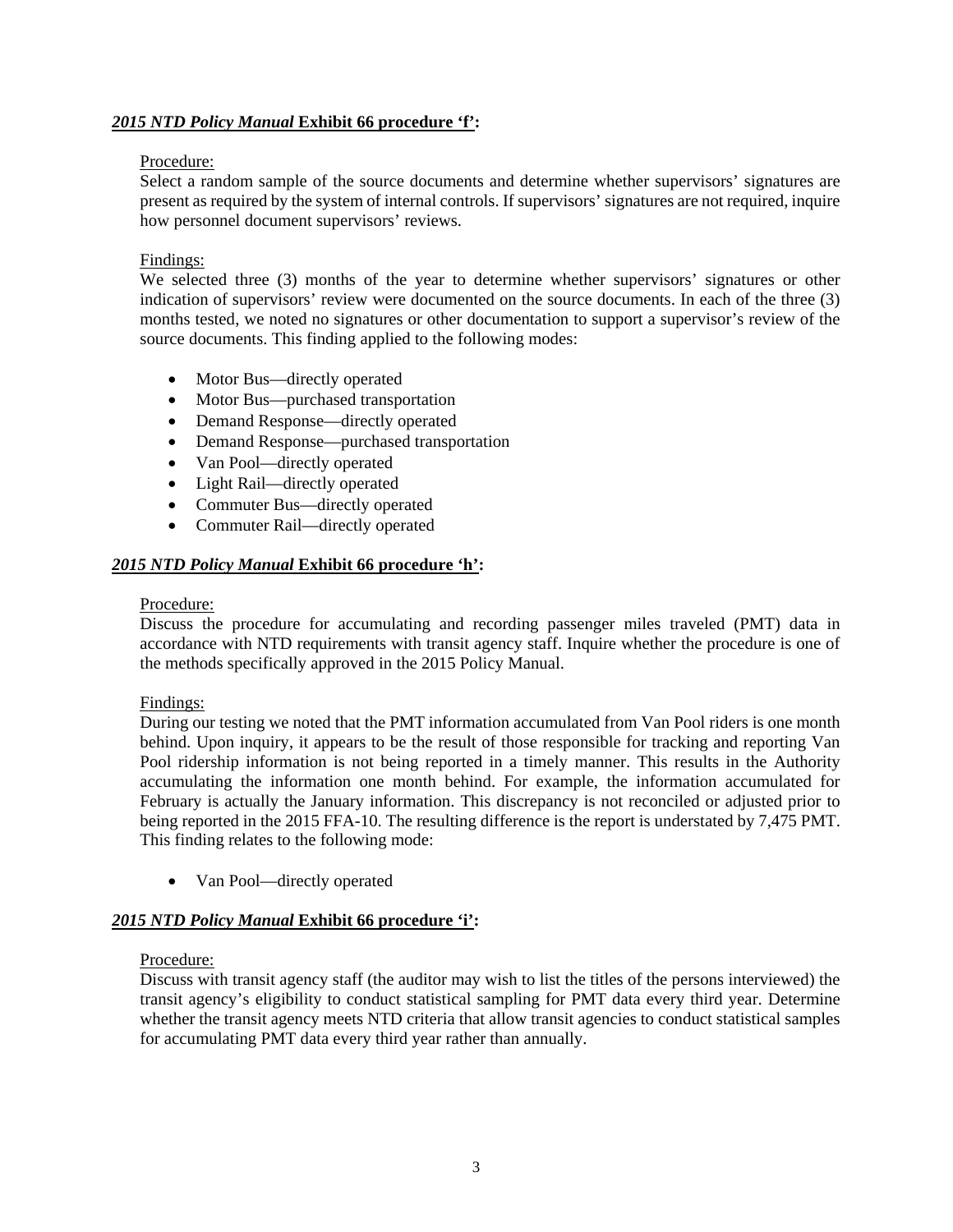## *2015 NTD Policy Manual* **Exhibit 66 procedure 'i' (Continued):**

### Findings:

During our testing, it was noted that the statistical sampling did not meet the minimum 95 percent confidence level, and  $\pm 10$  percent precision requirements. This finding relates to the following modes:

• Motor Bus—purchased transportation

### *2015 NTD Policy Manual* **Exhibit 66 procedure 'j':**

## Procedure:

Obtain a description of the sampling procedure for estimation of PMT data used by the transit agency. Obtain a copy of the transit agency's working papers or methodology used to select the actual sample of runs for recording PMT data. If the transit agency used average trip length, determine that the universe of runs was the sampling frame. Determine that the methodology used to select specific runs from the universe resulted in a random selection of runs. If the transit agency missed a selected sample run, determine that a replacement sample run was random. Determine that the transit agency followed the stated sampling procedure.

### Findings:

Upon inquiry of the Manager, Service Implementation and Analysis person, it was noted that the sample used for estimation of PMT data was not taken from the universe of runs, and did not result in a random selection of runs. This finding relates to the following mode:

• Motor Bus—directly operated

Upon inquiry of the Manager, Service Implementation and Analysis person, sampling for the Ogden routes for PMT was not performed and only information obtained from the sampling of Tooele routes was used. The sampling frame did not include the universe of runs and did not result in a random sample. This finding relates to the following mode:

• Motor Bus—purchased transportation

# *2015 NTD Policy Manual* **Exhibit 66 procedure 'k':**

### Procedure:

Select a random sample of the source documents for accumulating PMT data and determine that the data are complete (all required data are recorded) and that the computations are accurate. Select a random sample of the accumulation periods and re-compute the accumulations for each of the selected periods. List the accumulations periods that were tested. Test the arithmetical accuracy of the summary.

### Findings:

We obtained the March, September, and October 2015 accumulation documents and noted that the March amounts on the summary form did not agree to the Authority's supporting documentation. The total March 2015 PMT amount on the Authority's accumulation form was 8,828 PMT less than what was calculated on the supporting documentation. This finding relates to the following mode:

• Motor Bus—directly operated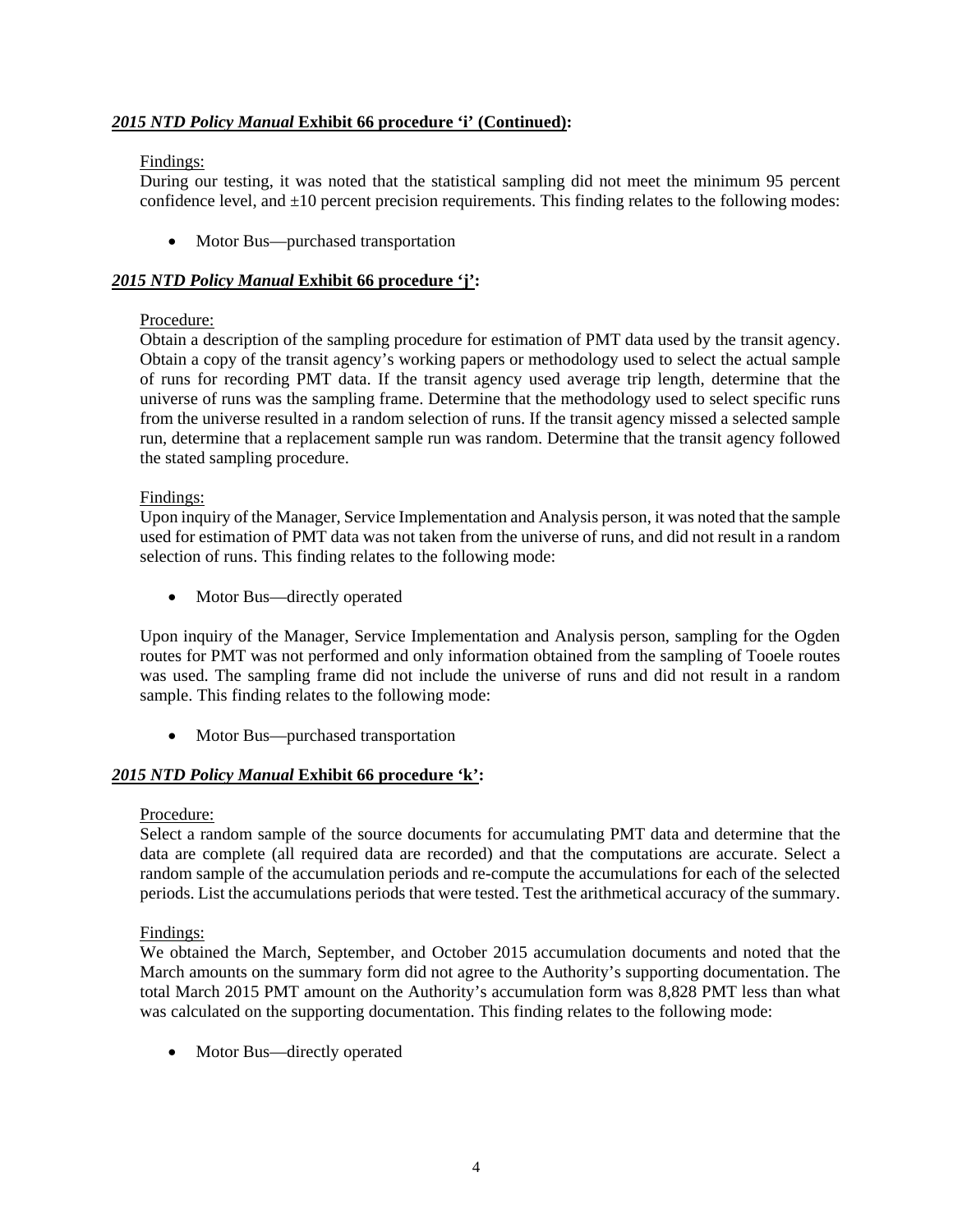### *2015 NTD Policy Manual* **Exhibit 66 procedure 'k' (Continued):**

We obtained the March, September, and October 2015 accumulation documents and noted that the Authority used a previous period's trip length estimate figure when calculating the PMT. As a result the PMT amounts for those three (3) months should have been 9,108 miles more than what was calculated on the Authority's accumulation forms. This finding relates to the following mode:

• Motor Bus—purchased transportation

We compared the supporting documentation for the March, September, and October 2015 accumulation periods and noted each month tested was different from the amounts on the Authority's summary form. Upon inquiry of Analyst, the difference was a result of the database changing since the original reports and summaries were prepared. The original reports could not be located by the Authority. The database reports run by the Authority in response to our testing show 13,807 PMT less than the Authority's summary. This finding relates to the following mode:

• Demand Response—directly operated

## *2015 NTD Policy Manual* **Exhibit 66 procedure 'u':**

#### Procedure:

Compare operating expenses with audited financial data after reconciling items are removed.

### Findings:

We compared the operating expenses reported on the Authority's FFA-10 form to the Authority's audited financial data after reconciling items are removed and noted the expenses reported on the FFA-10 forms for all modes were different. The difference is due to adjustments made to the Authority's financial records after the FFA-10 Form was originally filed.

The differences are as follows for the respective modes:

|                                            | Reported      | Audited       |               |
|--------------------------------------------|---------------|---------------|---------------|
| Mode                                       | Amount        | Amount        | Difference    |
| Motor Bus - directly operated              | \$107,808,114 | \$106,102,048 | \$(1,706,066) |
| Motor Bus - purchased transportation       | 696,438       | 696,438       |               |
| Demand Response - directly operated        | 16,531,440    | 16,365,188    | (166,252)     |
| Demand Response - purchased transportation | 4,525,979     | 4,525,979     |               |
| Van Pool - directly operated               | 3,393,525     | 3,383,008     | (10,517)      |
| Light Rail - directly operated             | 54,377,988    | 54,068,855    | (309, 133)    |
| Commuter Bus - directly operated           | 7,597,796     | 7,477,776     | (120,020)     |
| Commuter Rail - directly operated          | 39,332,755    | 38,285,490    | (1,047,265)   |
| Total                                      | \$234,264,035 | \$230,904,782 | (3,359,253)   |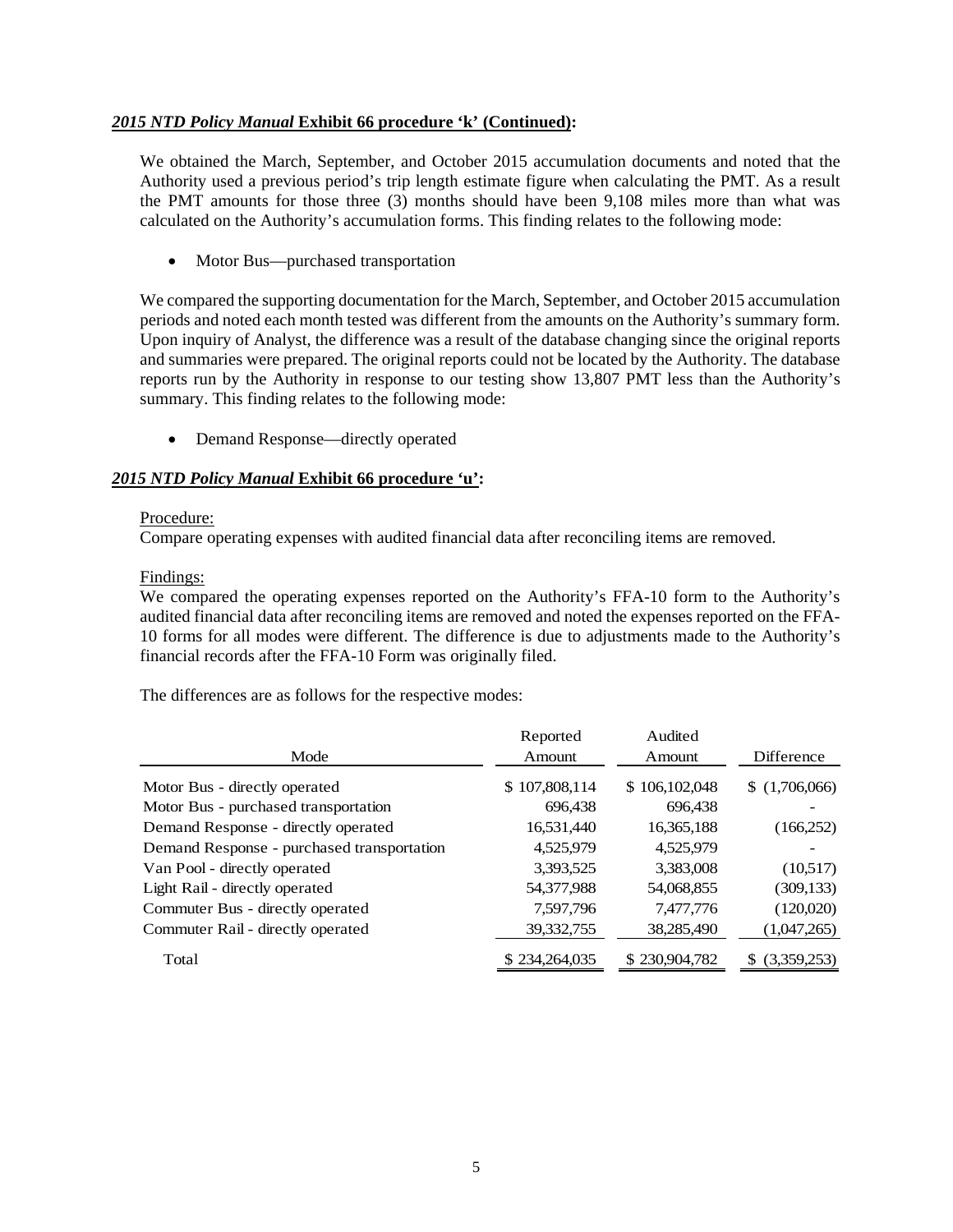## *2015 NTD Policy Manual* **Exhibit 66 procedure 'y':**

### Procedure:

If the transit agency provides service in more than one UZA, or between an UZA and a non-UZA, inquire of the procedures for allocation of statistics between UZAs and non-UZAs. Obtain and review the FG segment worksheets, route maps, and urbanized area boundaries used for allocating the statistics, and determine that the stated procedure is followed and that the computations are correct.

### Findings:

The Authority could not provide FG segment worksheets, route maps, or urbanized area boundaries used for determining allocation methods. We were therefore unable to verify the allocation method between UZAs and non-UZAs. This finding relates to the following mode:

- Motor Bus—directly operated
- Motor Bus—purchased transportation
- Demand Response—directly operated
- Demand Response—purchased transportation
- Van Pool—directly operated
- Light Rail—directly operated
- Commuter Bus—directly operated
- Commuter Rail—directly operated

# *2015 NTD Policy Manual* **Exhibit 66 procedure 'z':**

#### Procedure:

Compare the data reported on the Federal Funding Allocation Statistics Form to data from the prior report year and calculate the percentage change from the prior year to the current year. For actual VRM, PMT or OE data that have increased or decreased by more than 10 percent, or FG DRM data that have increased or decreased. Interview transit agency management regarding the specifics of operations that led to the increases or decreases in the data relative to the prior reporting period.

Findings:

We compared the 2015 VRM, PMT, and OE, as well as FG DRM data to the information reporting in the prior year and determined there was a decrease in VRM of 14.6%. Upon inquiry of Reed Baron (Business Quality Analyst): most of the reduction is due to an effort to make the scheduling of trips more efficient. This included some process changes, additional tools, and parameter changes. This finding relates to the following mode:

Demand Response—directly operated

We compared the 2015 VRM, PMT, and OE, as well as FG DRM data to the information reporting in the prior year and determined there was an increase in VRM of 12.99%. Upon inquiry of Eric Callison (Manager, Service Implementation & Analysis): the increase is due to the reclassification of route 811 from Motor Bus—directly operated to Commuter Bus—directly operated. This finding relates to the following mode:

• Commuter Bus—directly operated